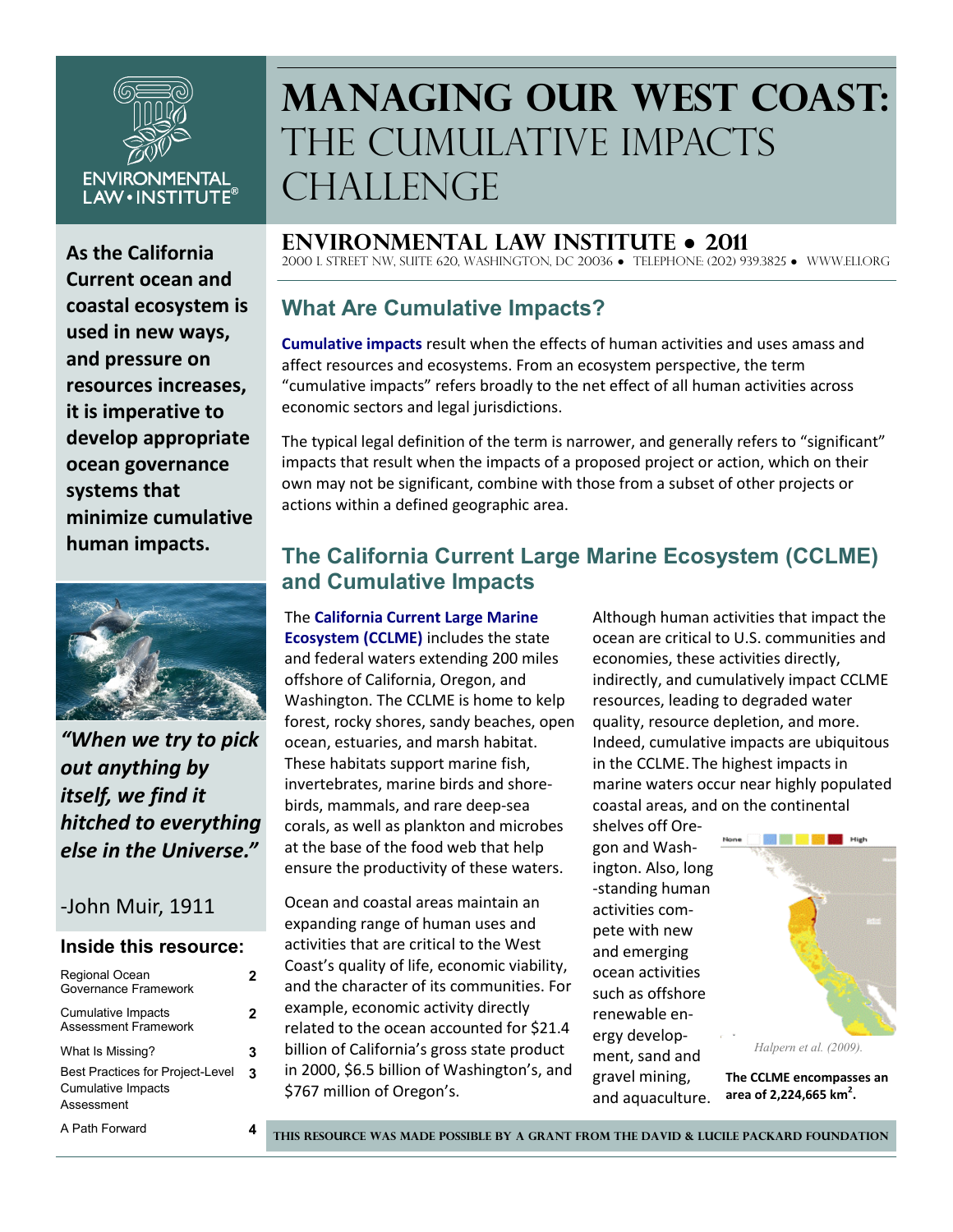### **Page 2**

# **Regional Ocean Governance Framework**

A number of existing ocean planning and management frameworks, including **the West Coast Governors Agreement**, **California Ocean Protection Council**, **Oregon Territorial Seas Plan**, **Puget Sound Partnership**, and **Washington Marine Spatial Plan**, provide an important start to regional governance for the CCLME. These frameworks offer significant opportunities to address regional cumulative impacts in West Coast waters, while allowing sustainable development.

|                                                                                           | <b>Regional Ocean Governance in the CCLME</b> |                                                                              |  |
|-------------------------------------------------------------------------------------------|-----------------------------------------------|------------------------------------------------------------------------------|--|
|                                                                                           | <b>West Coast</b>                             | Provides a coordinated, collaborative cross-jurisdictional mechanism for     |  |
|                                                                                           | <b>Governors</b>                              | addressing regional ocean issues of mutual importance, addressing scientific |  |
|                                                                                           | <b>Agreement on</b>                           | and technological needs for regional management, and maximizing financial    |  |
| <b>Key Ocean Laws and Policies:</b>                                                       | <b>Ocean Health</b>                           | resources.                                                                   |  |
| • National Ocean Policy<br>• National Marine Sanctuaries<br>Act<br>• Federal Coastal Zone | Ocean                                         | Coordinates state activities related to ocean resource conservation and      |  |
|                                                                                           | <b>Protection</b>                             | protection through development of a Strategic Action Plan that includes      |  |
|                                                                                           | Council                                       | goals, objectives, and measurable actions to improve ocean and coastal       |  |
| <b>Management Act</b><br>• Shoreline Management Act                                       | (California)                                  | resource protection.                                                         |  |
| (Wash.)                                                                                   | <b>Puget Sound</b>                            | Develops and implements an Action Agenda, allocates funds, produces          |  |
| • Ocean Resources<br><b>Management Act (Wash.)</b>                                        | Partnership                                   | progress reports, sets priorities and benchmarks, and adopts accountability  |  |
| • Aquatic Lands Act (Wash.)                                                               | (Washington)                                  | measures to achieve a healthy Puget Sound by 2020.                           |  |
| • Growth Management Act<br>(Wash.)                                                        | <b>Marine Spatial</b>                         | Creates an interagency team to recommend a framework for conducting          |  |
| • Marine Life Protection Act                                                              | <b>Planning Law</b>                           | marine spatial planning and integrating it into existing management plans,   |  |
| (Cal.)                                                                                    |                                               | and harmonizes WA goals with national, CA, and OR goals.                     |  |
| • Coastal Zone Management<br>Programs (Cal. and Ore.)                                     | <b>Territorial Sea</b>                        | Establishes mandatory decision-making procedures for proposed ocean uses     |  |
| • Ocean Resources<br><b>Management Act (Ore.)</b>                                         | Plan (Oregon)                                 | and activities (other than fishing), and requires applicants to consider     |  |
|                                                                                           |                                               | specific factors in a cumulative effects evaluation.                         |  |

# **Cumulative Impacts Assessment Framework**

The federal **National Environmental Policy Act (NEPA)**, **California Environmental Quality Act (CEQA)**, and Washington's **State Environmental Policy Act (SEPA)** are

environmental impact assessment (EIA) laws applicable to the CCLME. These laws require federal and state agencies to consider the environmental consequences of proposed actions or projects, evaluate possible alternatives, and disclose information to the public, before issuing final permits or other agency approvals. As part of

evaluating a project's environmental consequences, the laws require cumulative impacts assessments. NEPA applies to actions that are proposed, funded, or permitted by the federal government, while SEPA and CEQA involve state projects or actions. (In Oregon, the EIA process is subsumed by the statewide land use planning process.)

NEPA, SEPA, and CEQA provide a number of opportunities for EIA to interact with the regional ocean governance (ROG) framework and minimize

cumulative impacts. Most notably, the laws allow for a "tiered" assessment approach that could directly link regional planning with project-level assessment. Agencies also could adopt ROG objectives as a basis for project-level decisionmaking. Additionally, data collected through any project monitoring required by the EIA laws could inform regional priorities, thus strengthening the integrity of the

ROG system.

for federal agencies to link broad regional planning with their obligations to conduct project-level environmental impact assessments. NEPA permits project proponents to prepare a **Programmatic Environmental Impact Statement (PEIS)** that assesses the impacts of and alternatives to broad programs and policies. Narrower, project-specific Environmental Impact Assessments then "tier" off the PEIS and incorporate it by reference, allowing decision-makers to analyze both cumulative and project -level impacts.

"Tiering" is a way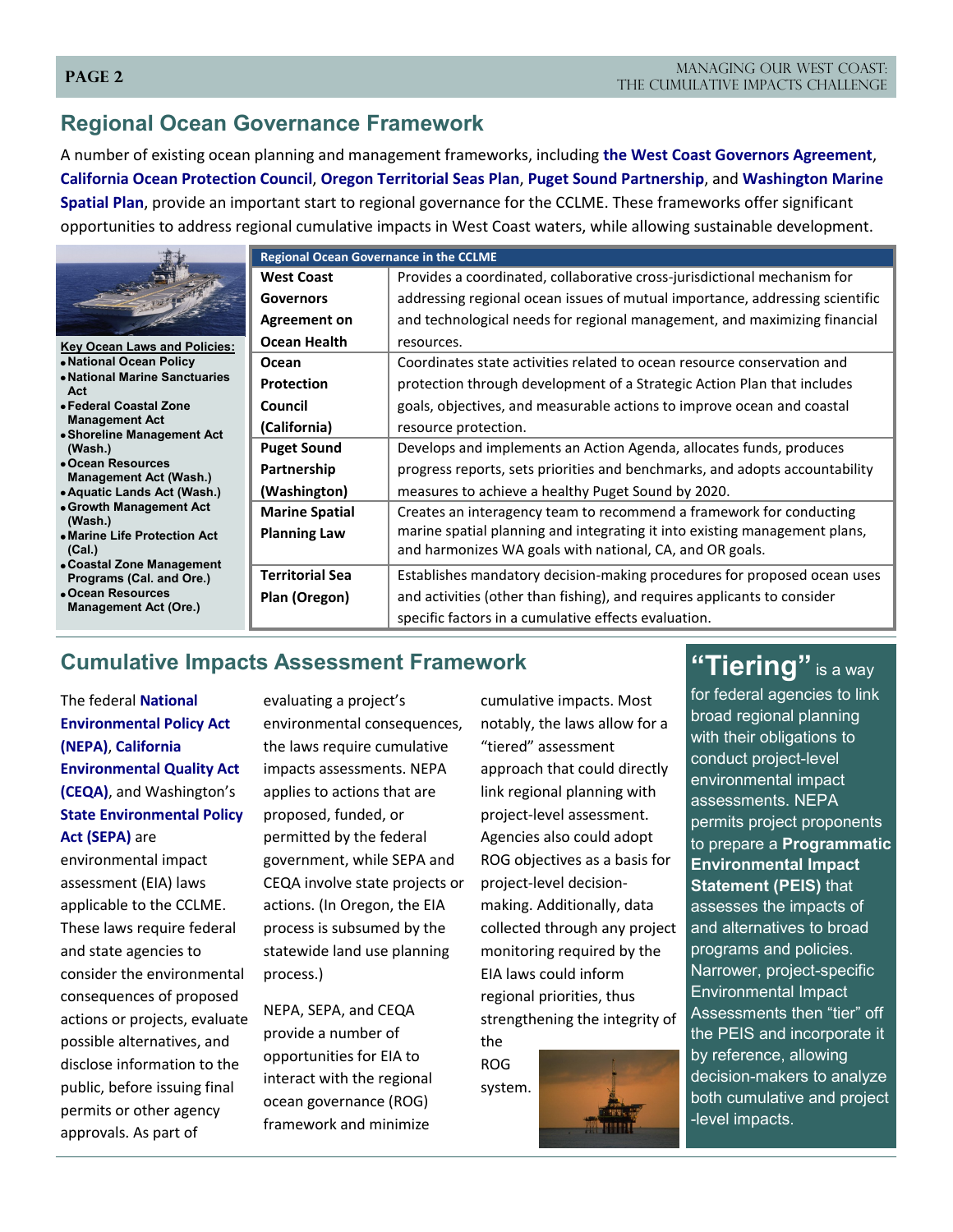# **What Is Missing?**

In order to maintain important ecosystem services, we need to minimize cumulative impacts to the extent practicable. Existing legal requirements and regional structures contribute parts to a basic foundation for addressing cumulative impacts in the CCLME, but they have serious limitations on their own.

## **What Is Missing from Regional Ocean Governance?**

The majority of existing ocean governance policies are broad mandates or non-binding agreements (e.g., the West Coast Governors Agreement) that may call for consideration of cumulative impacts, but are unsupported by targeted requirements to gather the information or conduct the monitoring necessary to establish and achieve ecosystem goals. Conversely, concrete provisions that require assessing and/ or minimizing cumulative impacts are typically limited by sector, site, or species. At the state level, Washington's and California's comprehensive ocean planning mechanisms are not

explicitly linked to regulatory systems. Further, none of the states' programs require ongoing monitoring or evaluation of cumulative impacts.

#### **What Is Missing from EIA?**

The existing approach to EIA remains project-specific and fragmented, so that resulting assessments at best only inform the immediate project and not the broader management community. While NEPA, CEQA, and SEPA require cumulative impacts assessment, only CEQA demands that applicants undertake feasible measures for mitigating significant impacts; under NEPA and SEPA, agencies must merely analyze and report the predicted impacts. Significantly, NEPA, SEPA, and CEQA do *not* contain monitoring requirements to determine whether mitigation measures (when required) are actually implemented, or whether actual environmental impacts result from project implementation. In addition, SEPA is the only one of the three statutes that has been at least partially integrated with other comprehensive



**Harnessing federal, regional, and state governance to appropriately minimize human impacts to ocean and coastal environments can help prevent further loss of habitat and restore ecosystem functions.** 

planning processes. Oregon altogether lacks an EIA statute requiring cumulative impacts assessment.

#### **Filling the Gaps**

To be most effective, existing and emerging regional approaches in the CCLME should be integrated and aligned with one another, as well as with state and local decision-making and implementation activities, to ensure governance is cohesive and effective. Existing EIA processes are excellent mechanisms for implementing regional plans. Integration can ensure that the best available information is used in decisionmaking and advance regional goals and objectives.

# **Best Practices for Project-Level Cumulative Impacts Assessment**

ELI identified the following approaches to improve cumulative impact assessment:

- Follow the Council on Environmental Quality's five-step "predict, mitigate, monitor, evaluate, adapt" model.
- Require permittees to employ adequate scoping; use appropriate spatiotemporal scales; conduct meaningful analysis of past projects; and identify foreseeable future projects in the area.
- Establish impact thresholds that include an ample margin for scientific and management uncertainty.
- Evaluate cumulative impacts based on cultural, regulating, provisioning, and supporting "ecosystem services" that benefit human communities.
- Prioritize avoiding and minimizing



**Ecosystem Services: Rather than analyze salt marsh impacts in terms of acreage lost or species impacts, an EIA could describe impacts to the marsh's storm buffering capacity, ability to improve water quality, and value as a fish nursery.** 

impacts, but when impact is unavoidable, give priority to onsite compensatory mitigation.

- Utilize conditional permitting and application requirements to ensure permittees contribute to data collection, monitoring, and reporting.
- Develop a clear mitigation and monitoring plan with measurable goals, and adopt the plan in an enforceable medium (e.g., as permit conditions). Impose mitigation and monitoring at both the project and regional levels.